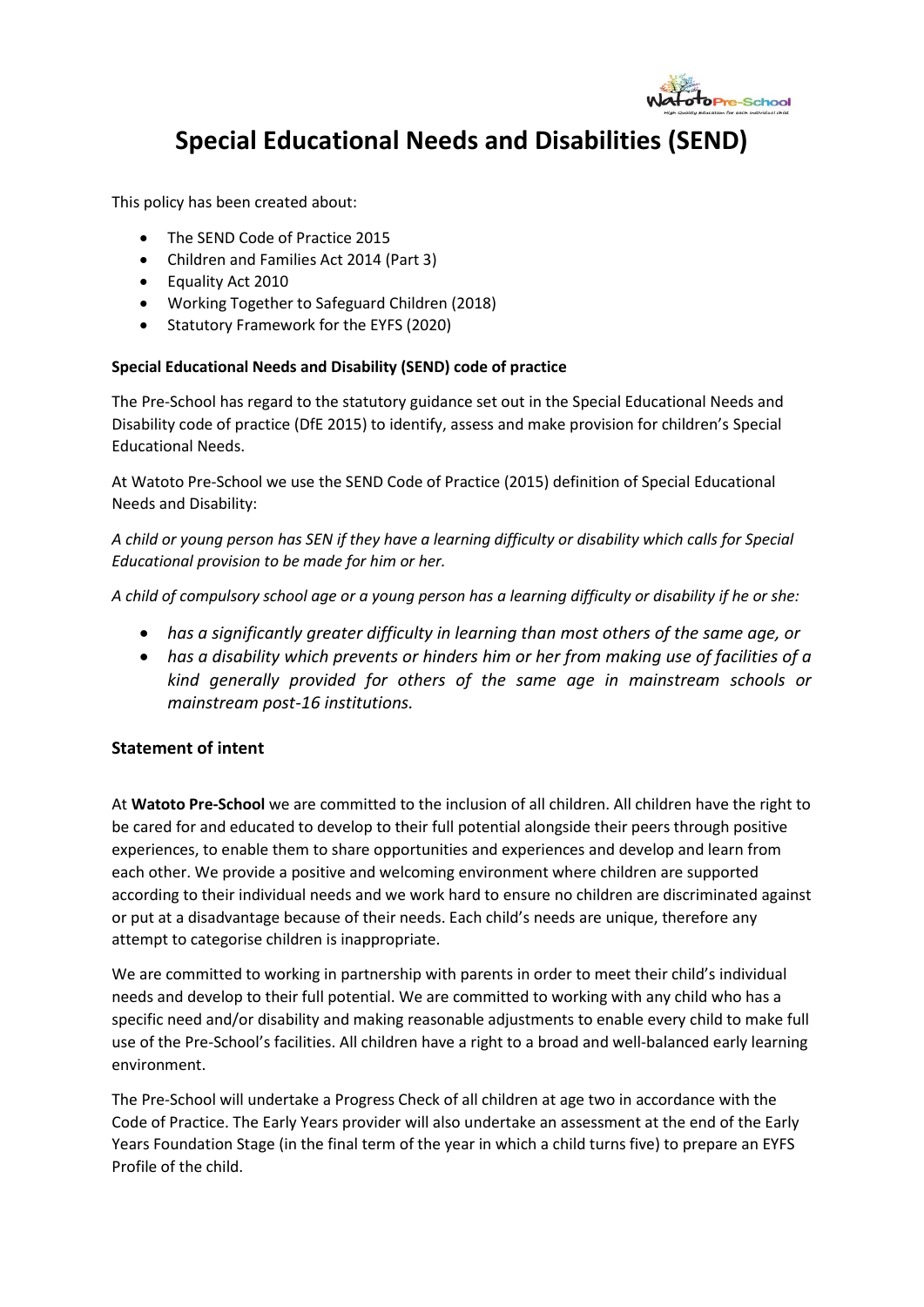

Where we believe a child may have additional needs that have previously been unacknowledged, we will work closely with the child's parents and any relevant professionals to establish if any additional action is required.

Where a child has additional needs, we feel it is paramount to find out as much as possible about those needs; any way that this may affect his/her early learning or care needs and any additional help he/she may need by:

- Liaising with the child's parents and, where appropriate, the child
- Liaising with any professional agencies
- Reading any reports that have been prepared
- Attending any review meetings with the local authority/professionals
- Observing each child's development and monitoring such observations regularly.

All children will be given a full settling in period when joining the Pre-School according to their individual needs.

We will:

- Recognise each child's individual needs and ensure all staff are aware of, and have regard for, the Special Educational Needs Code of Practice
- Ensure that all children are treated as individuals/equals and are supported to take part in every aspect of the Pre-School day according to their individual needs and abilities
- Include all children and their families in our provision
- Identify the specific needs of children with Special Educational Needs and/or Disabilities and meet those needs through a range of strategies
- Ensure that children who learn at an accelerated pace e.g. 'most able' are also supported
- Encourage children to value and respect others
- Provide well informed and suitably trained practitioners to help support parents and children with Special Educational difficulties and/or Disabilities
- Develop and maintain a core team of staff who are experienced in the care of children with additional needs and identify a Special Educational Needs and Disabilities Co-ordinator (SENCO) who is experienced in the care and assessment of children with additional needs. Staff will be provided with specific training relating to SEND and the SEND Code of Practice
- Monitor and review our practice and provision and, if necessary, adjust, and seek specialist equipment and services if needed
- Challenge inappropriate attitudes and practices
- Promote positive images and role models during play experiences of those with additional needs wherever possible
- Celebrate diversity in all aspects of play and learning.
- Work in partnership with parents and other agencies in order to meet individual children's needs, including the education, health and care authorities, and seek advice, support and training where required
- Share any statutory and other assessments made by the Pre-School with parents and support parents in seeking any help they or the child may need

Our Pre-School Special Education Needs and Disabilities Co-ordinator (SENCO) is **Lisa Haywood**

The role of the SENCO in our setting includes:

• ensuring all practitioners in the setting understand their responsibilities to children with SEN and the setting's approach to identifying and meeting SEN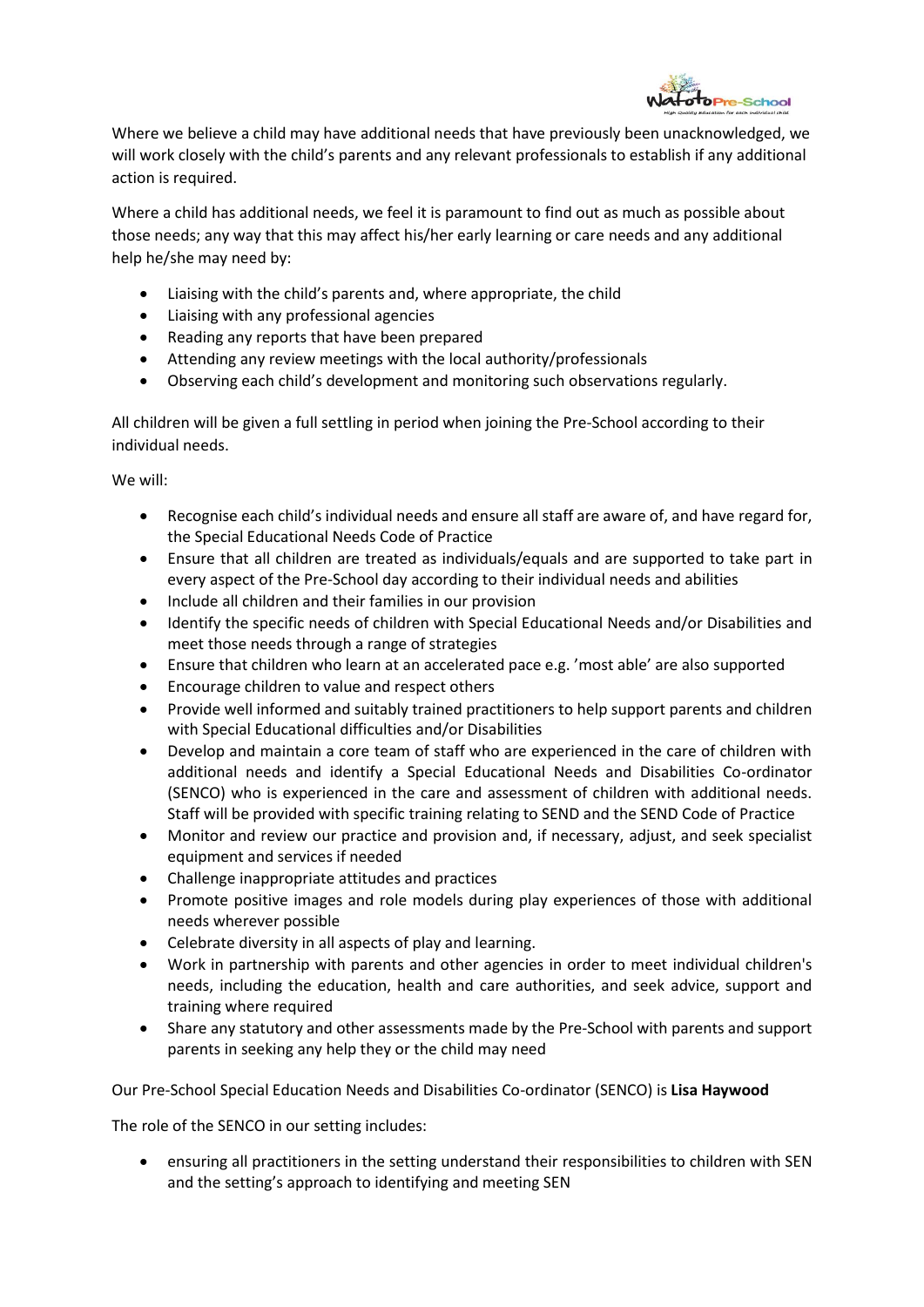

- advising and supporting colleagues
- ensuring parents are closely involved throughout and that their insights inform action taken by the setting
- liaising with professionals or agencies beyond the setting
- taking the lead in implementing the graduated approach and supporting colleagues through each stage of the process.

We will:

- Designate a named member of staff to be the SENCO and share their name with parents
- Have high aspirations for all children and support them to achieve to their full potential
- Develop respectful partnerships with parents and families
- Ensure parents are involved at all stages of the assessment, planning, provision and review of their child's care and education and where possible include the thoughts and feelings voiced by the child
- Signpost parents and families to our Local Offer in order to access local support and services
- Undertake formal Progress Checks and Assessments of all children in accordance with the SEND Code of Practice January 2015
- Provide a statement showing how we provide for children with Special Educational Needs and/or Disabilities and share this with staff, parents and other professionals
- Ensure that the provision for children with SEN and/or Disabilities is the responsibility of all members of staff in the Pre-School through training and professional discussions
- Set out in our inclusive admissions practice on how we meet equality of access and opportunity
- Make reasonable adjustments to our physical environment to ensure it is, as far as possible suitable for children and adults with disabilities using the facilities
- Provide a broad, balanced, aspirational early learning environment for all children with SEN and/or Disabilities and differentiated activities to meet all individual needs and abilities
- Liaise with other professionals involved with children with Special Educational Needs and/or Disabilities and their families, including transition arrangements to other settings and schools. (See our transitions policy).
- Use the graduated response system to assess, plan, do and review to ensure early identification of any SEND
- Ensure that children with Special Educational Needs and/or Disabilities and their parents are consulted at all stages of the graduated response, considering their levels of ability
- Review children's progress and support plans [insert time frame e.g. every 4 weeks] and work with parents to agree on further support plans
- Provide privacy of children with Special Educational Needs and/or Disabilities when intimate care is being provided
- Raise awareness of any specialism the setting has to offer, e.g. Makaton trained staff
- Ensure the effectiveness of our SEN/Disability provision by collecting information from a range of sources e.g. additional support reviews, Education and Healthcare (EHC) plans, staff and management meetings, parental and external agencies' views, inspections and complaints. This information is collated, evaluated and reviewed annually
- Provide a complaints procedure and make available to all parents in a format that meets their needs e.g. Braille, audio, large print, additional languages
- Monitor and review our policy and procedures annually.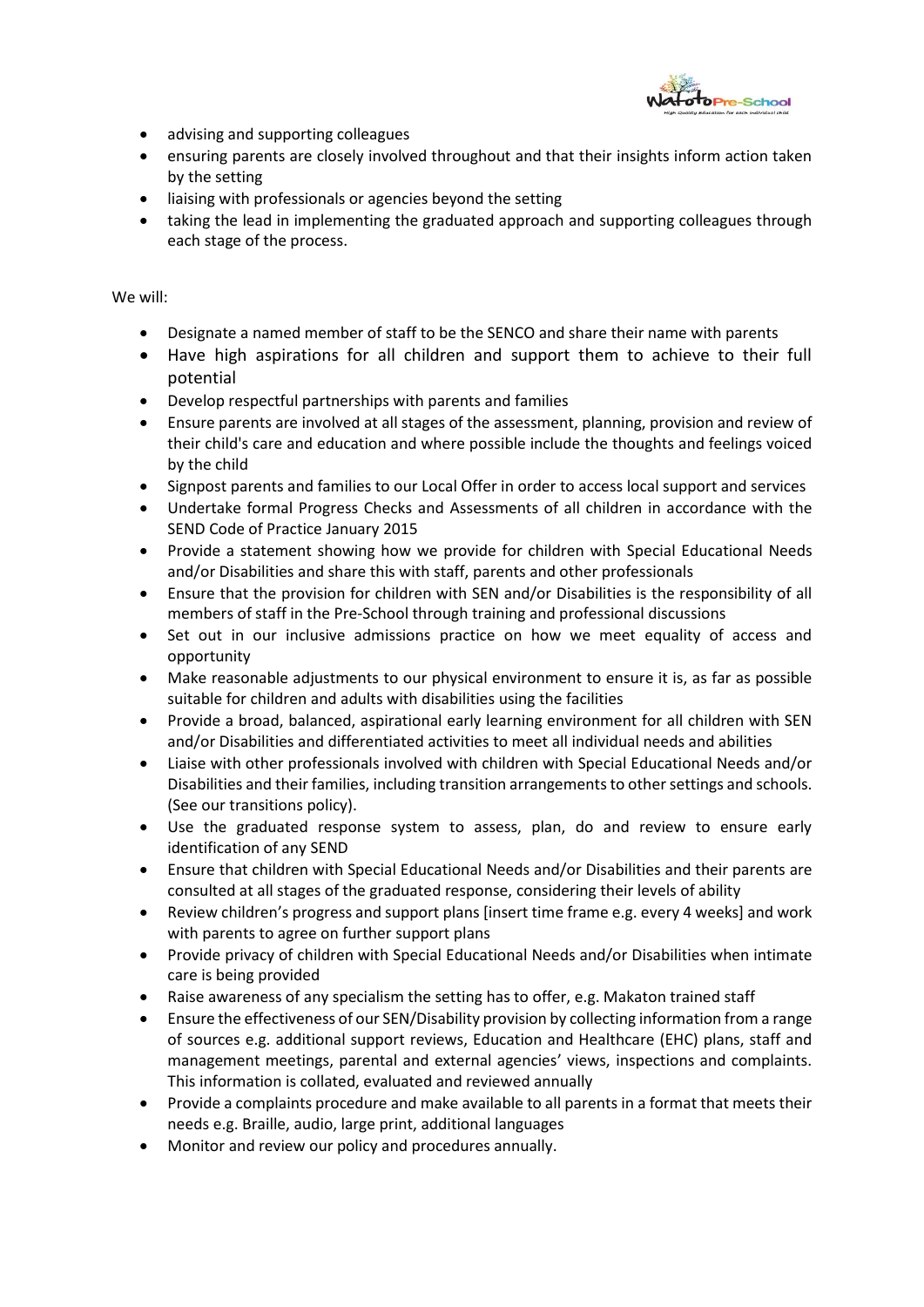

## **Effective assessment of the need for Early Help**

Local agencies should work together to put processes in place for the effective assessment of the needs of individual children who may benefit from Early Help services. Children and families may need support from a wide range of local agencies. Where a child and family would benefit from coordinated support from more than one agency (e.g. education, health, housing, police) there should be an inter-agency assessment. These Early Help Assessments should identify what help the child and family require to prevent needs escalating to a point where intervention would be needed via a statutory assessment under the Children Act 1989.

The Early Help Assessment should be undertaken by a lead professional who should provide support to the child and family, act as an advocate on their behalf and coordinate the delivery of support services. The lead professional role could be undertaken by a General Practitioner (GP), family support worker, teacher, health visitor and/or Special Educational Needs coordinator. Decisions about who should be the lead professional should be taken on a case by case basis and should be informed by the child and their family.

For an Early Help Assessment to be effective:

- The Assessment should be undertaken with the agreement of the child and their parents or carers. It should involve the child and family as well as all the professionals who are working with them;
- A teacher, GP, Health Visitor, Early Years' worker or other professional should be able to discuss concerns they may have about a child and family with a social worker in the Local Authority. Local Authority children's social care should set out the process for how this will happen; and
- If parents and/or the child do not consent to an Early Help Assessment, then the lead professional should make a judgement as to whether, without help, the needs of the child will escalate. If so, a referral into Local Authority children's social care may be necessary.

If at any time it is considered that the child may be a child in need as defined in the Children Act 1989, or that the child has suffered significant harm, or is likely to do so, a referral should be made immediately to local authority children's social care. This referral can be made by any professional. *Working together to safeguard children 2018.*

# **Graduated Approach**

We follow the SEND Code of Practice (2015) recommendation that, in addition to the formal checks above, nurseries should adopt a graduated approach to assessment and planning, led and coordinated by a SENCO. Good practice of working together with parents, and the observation and monitoring of children's individual progress, will help identify any child with Special Educational Needs or Disability. This graduated approach will be led and coordinated by the SENCO and appropriate records will be kept according to the Code of Practice.

#### **Assess**

In identifying a child as needing SEN support, the Key Person, working with the SENCO and the child's parents, will carry out an analysis of the child's needs. This initial assessment will be reviewed regularly to ensure that support is matched to need. Where there is little or no improvement in the child's progress, more specialist assessment may be called for from specialist teachers or from health, social services or other agencies beyond the setting. Where professionals are not already working with the setting, the SENCO will contact them, with the parents' agreement.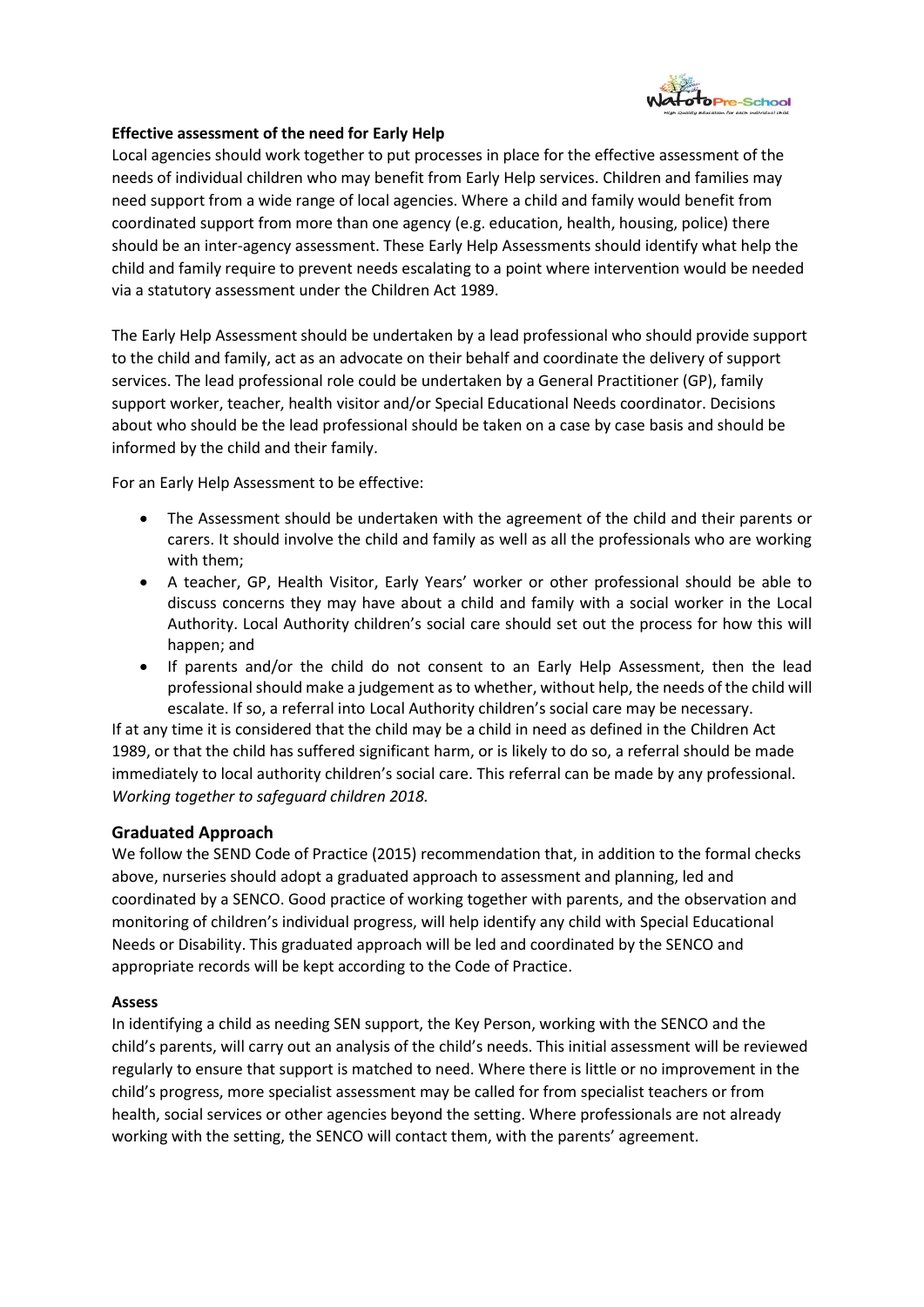

## **Plan**

Where it is decided to provide SEN support, and having formally notified the parents, the Key Person and the SENCO, in consultation with the parents, will agree the outcomes they are seeking, the interventions and support to be put in place, the expected impact on progress, development or behaviour, and a clear date for review. Plans will consider the views of the child.

The support and intervention provided will be selected to meet the outcomes identified for the child, based on reliable evidence of effectiveness, and provided by practitioners with relevant skills and knowledge. Any related staff development needs should be identified and addressed. Parents will be involved in planning support and, where appropriate, in reinforcing the provision or contributing to progress at home.

## **Do**

The child's Key Person will be responsible for working with the child daily. With support from the SENCO, they will oversee the implementation of the intervention agreed as part of SEN support. The SENCO will support the Key Person in assessing the child's response to the action taken, in problem solving and advising on the effective implementation of support.

## **Review**

The effectiveness of the support and its impact on the child's progress will be reviewed in line with the agreed date. The impact and quality of the support will be evaluated by the Key Person and the SENCO in full consultation with the child's parents and considering the child's views. Information will be shared with parents about the impact of the support provided.

Assess - The Key Person works with the setting SENCO and the child's parents and brings together all the information, then analyses the child's needs.

Plan - The Key Person and the SENCO will agree, in consultation with the parent, the outcomes they are seeking for the child, the interventions and support to be put in place, the expected impact on progress, development and behaviour and finally a date for review.

Do - The child's Key Person implements the agreed interventions or programmes

Review - On the agreed date, the Key Person and SENCO working with the child's parents, and considering the child's views, will review the effectiveness of the support and the impact of the support on the child's progress. They will then evaluate the impact and quality of support on the child.

#### **Education and Health Plan (EHC)**

Some children and young people may require an EHC needs assessment in order to decide whether it is necessary to develop an EHC plan. The purpose of an EHC plan is to adjust and offer support to meet the Special Educational Needs of the child, to secure the best possible outcomes for them across education, health and social care.

The Local Authority will conduct the EHC needs assessment and consider a wide range of evidence, including:

- evidence of the child's developmental milestones and rate of progress
- information about the nature, extent and context of the child's SEN